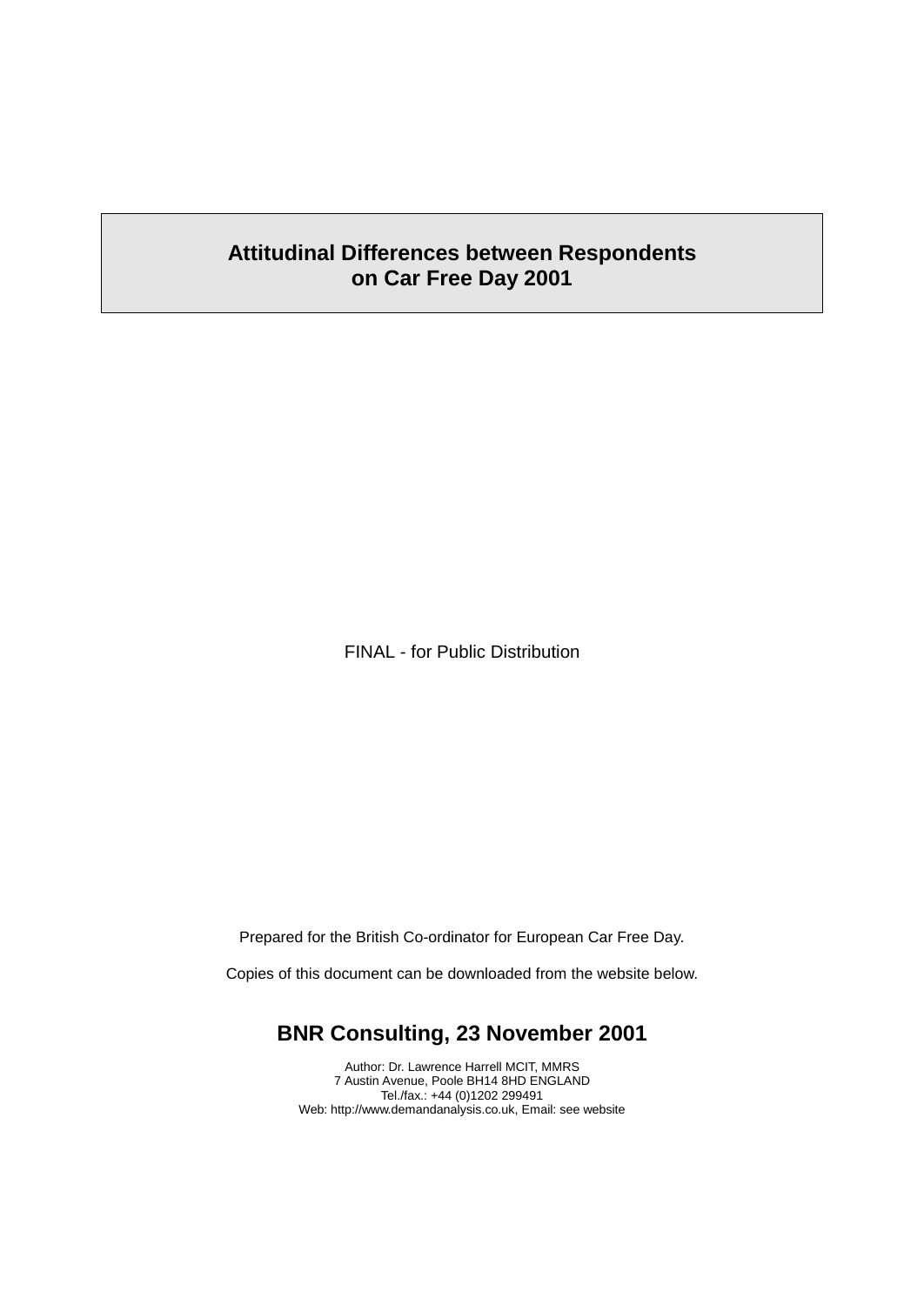# **1. Introduction**

European Car Free Day has been run in cities and towns throughout Europe since 1995 and aims to show people what their environment could be like if they were free from cars. The cities and towns involved close off sections of road to motor vehicles for the day to demonstrate how much cleaner, less congested and quieter local streets can be. The event also, hopefully, encourages people to think about their overall car use and look at selecting the appropriate mode of transport for a particular journey.

As part of Car Free Day 2001 in London a survey of participants was undertaken to gauge public reaction to the event. The basic analysis of the survey is reported elsewhere; but BNR Consulting undertook further analysis to look at the way attitudes varied according to the personal characteristics of respondents.

To encourage an effective switch from private transport (and in particular car) to other more sustainable forms of mobility, it is important to develop policies that are understood and therefore hopefully supported by most sections of society. This makes it interesting to examine the way in which attitudes vary with the personal characteristics of respondents, to see if there are significant variations. It is particularly important to investigate the attitudes of the car users within the sample as it is they who are being asked to change their behaviour.

In the following analysis the sample was segmented using the following variables:

- car driver
- age
- sex
- local resident/employee

Statistical techniques were used to examine the relationships between variables. The categorical nature of most of the data, meant that non-parametric tests (predominantly the Chi-squared test) were used for this purpose.

# **2. By Car Driver**

For any reduction in traffic to take place, it is important to consider the attitudes of those who are the predominant cause. Such an insight may help develop effective policies to encourage car drivers to use other means of transport.

The survey was not expressly designed for this purpose and although one of the variables does allow us to determine those who are car drivers and those who are not, the results need to be treated with some caution. In particular the sample was taken mostly from the street in the area of the event: which is likely to mean that respondents were perhaps more sympathetic to car free policies, than the community as a whole. It is also a little unclear exactly how the phrase "car driver" relates to "car owner" - which would be a better measure for this type of exercise . Nevertheless some interesting insights emerge.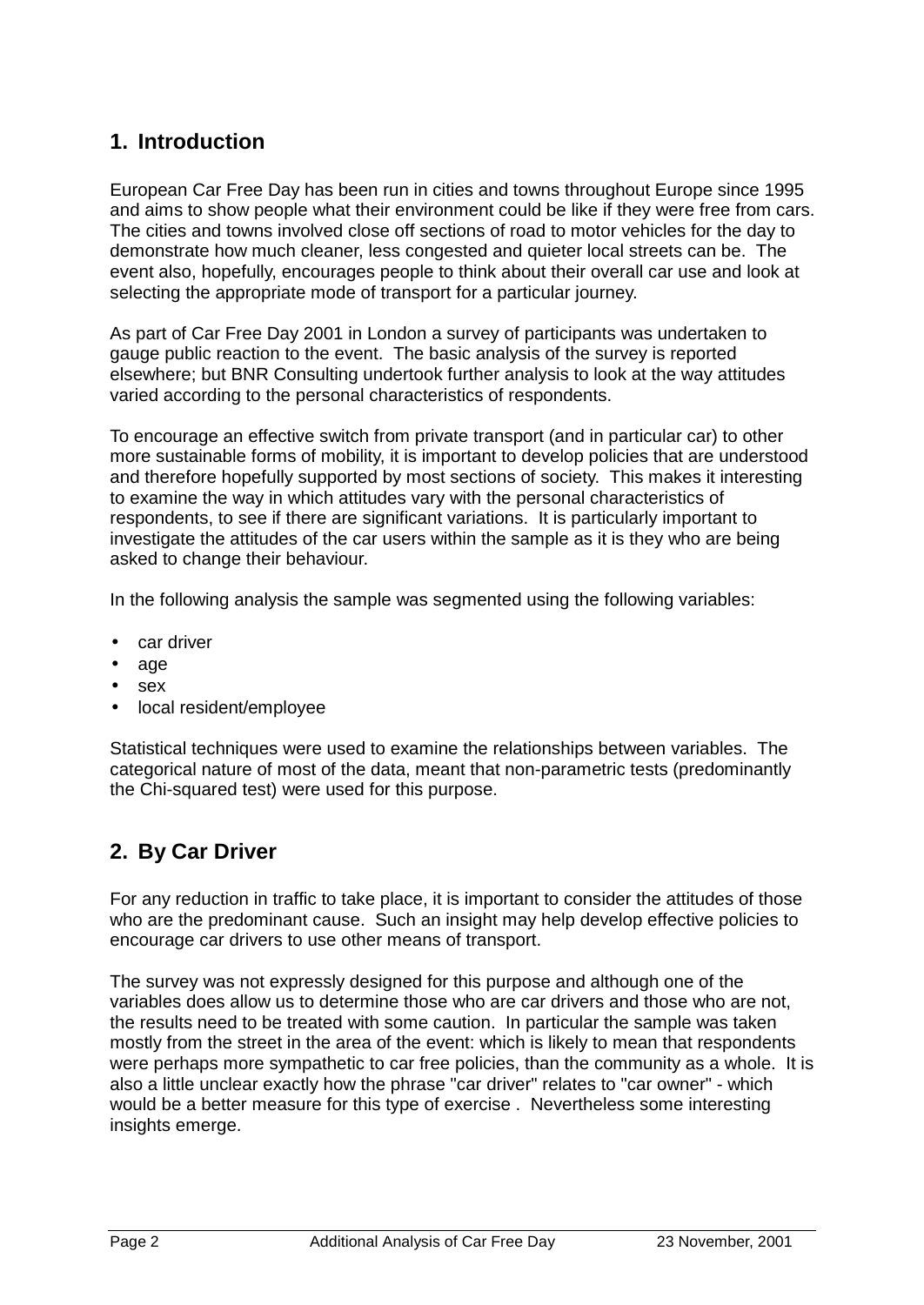Table 2.1. shows respondents' opinions of the Car Free Day event. The small number of negative responses meant that a Chi-squared test was inappropriate and so a Mann Whitney U test was used which proved significant at 0.005 level. In general car drivers, while still positive about the event, were less so than non-car drivers.

|            |          |                     | Car Driver |        |        |
|------------|----------|---------------------|------------|--------|--------|
|            |          |                     | No         | Yes    | Total  |
|            |          |                     |            |        |        |
|            |          |                     |            |        |        |
| Good Idea? | V Good   | Count               | 361        | 260    | 621    |
|            |          | % Within Car Driver | 83.4%      | 75.6%  | 79.9%  |
|            | Q Good   | Count               | 67         | 70     | 137    |
|            |          | % Within Car Driver | 15.5%      | 20.3%  | 17.6%  |
|            | Not Good | Count               |            | 10     | 14     |
|            |          | % Within Car Driver | .9%        | 2.9%   | 1.8%   |
|            | V Bad    | Count               |            |        |        |
|            |          | % Within Car Driver | .2%        | 1.2%   | .6%    |
|            | Total    | Count               | 433        | 344    | 777    |
|            |          | % Within Car Driver | 100.0%     | 100.0% | 100.0% |

Table 2.2. shows another significant relationship (sig. 0.025). Car drivers seemed to think it less likely that the event would enable people to leave their cars at home.

|  | Table 2.2. In Your Opinion, Do You Think This Kind Of Event Helps People To Leave Their Cars At Home? |
|--|-------------------------------------------------------------------------------------------------------|
|--|-------------------------------------------------------------------------------------------------------|

|          |            |                        | Car Driver |        |        |  |  |
|----------|------------|------------------------|------------|--------|--------|--|--|
|          |            |                        | No         | Yes    | Total  |  |  |
| Helpful? | Yes        | Count                  | 260        | 182    | 442    |  |  |
|          |            | % Within<br>Car Driver | 59.0%      | 52.6%  | 56.2%  |  |  |
|          | No         | Count                  | 101        | 109    | 210    |  |  |
|          |            | % Within<br>Car Driver | 22.9%      | 31.5%  | 26.7%  |  |  |
|          | Don't Know | Count                  | 80         | 55     | 135    |  |  |
|          |            | % Within<br>Car Driver | 18.1%      | 15.9%  | 17.2%  |  |  |
|          | Total      | Count                  | 441        | 346    | 787    |  |  |
|          |            | % Within<br>Car Driver | 100.0%     | 100.0% | 100.0% |  |  |

Table 2.3. shows the differences in opinion with regard to the repeating of Car Free Day. It is clear that car drivers were significantly (sig. 0.000) less enthusiastic about a repeat event.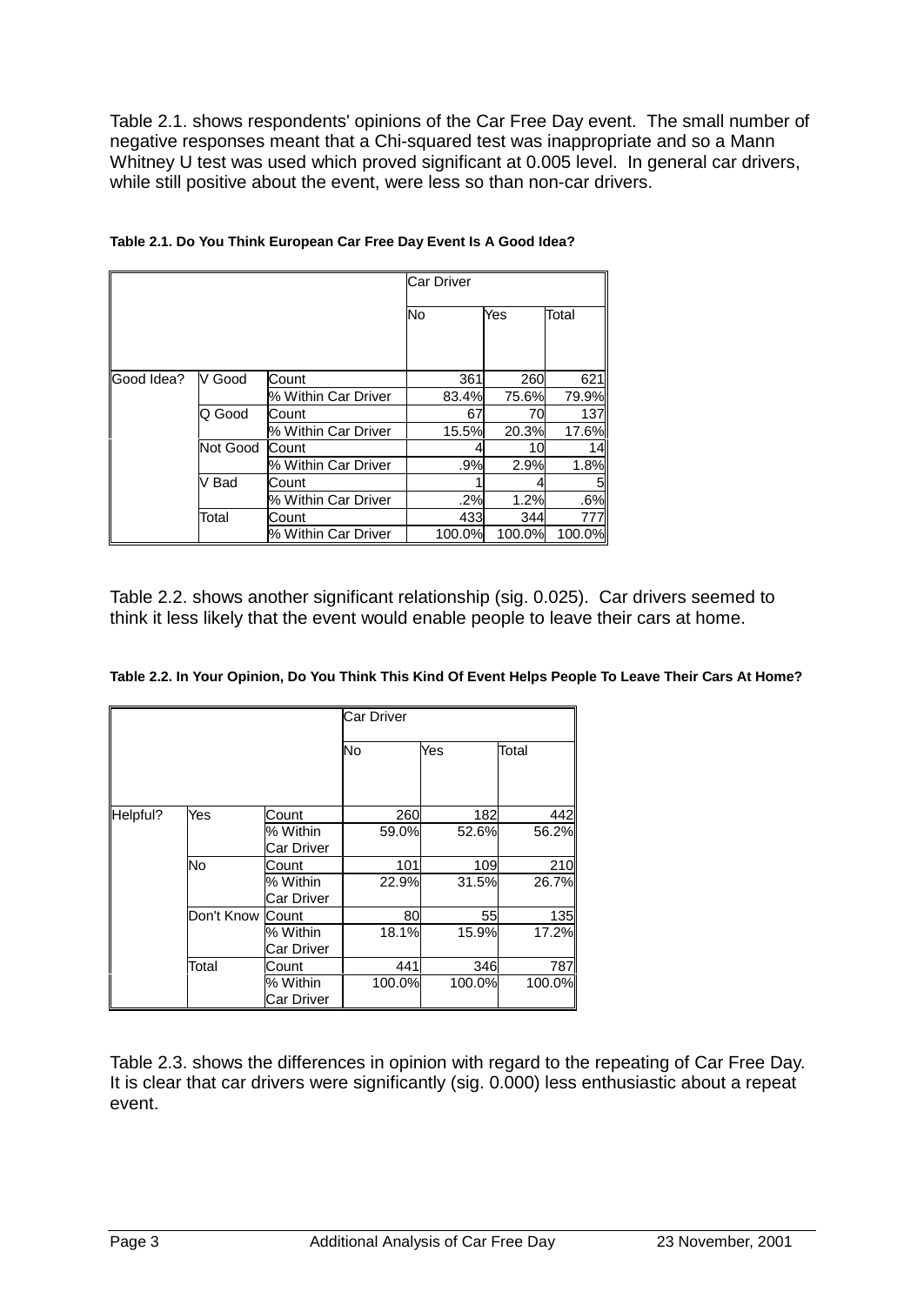|             |                      |                     | Car Driver |       |                      |
|-------------|----------------------|---------------------|------------|-------|----------------------|
|             |                      |                     | No         | Yes   | Total                |
|             |                      |                     |            |       |                      |
| llShould Be | Every Day            | Count               | 95         | 48    | 143                  |
| Repeated?   |                      | % Within Car Driver | 23.1%      | 14.6% | 19.3%                |
|             | Once Week (M-F)Count |                     | 25         | 16    | 41                   |
|             |                      | % Within Car Driver | 6.1%       | 4.9%  | 5.5%                 |
|             | Once Week            | Count               | 115        | 77    | 192                  |
|             | (W/E)                | % Within Car Driver | 27.9%      | 23.5% | 25.9%                |
|             | Every 3 Months       | Count               | 116        | 102   | <b>218</b>           |
|             |                      | % Within Car Driver | 28.2%      | 31.1% | 29.5%                |
|             | Once Year            | Count               | 59         | 77    | <b>136</b>           |
|             |                      | % Within Car Driver | 14.3%      | 23.5% | 18.4%                |
|             | No Repeat            | Count               |            | 8     | 10                   |
|             |                      | % Within Car Driver | .5%        | 2.4%  | 1.4%                 |
|             | Total                | Count               | 412        | 328   | 740                  |
|             |                      | % Within Car Driver |            |       | 100.0% 100.0% 100.0% |

### **Table 2.3. Would You Like This Kind Of Event To Be Repeated On This Street?**

No difference was detected in the belief that Car Free Day had reduced pollution levels, with 71.7% of all respondents suggesting that it would improve matters. There were also no differences in the perceptions of benefits in terms of: quietness (48.2% believed it to be quieter), those to pedestrians (62.9%) or to cyclists (43.4%).

The ability of the exercise to encourage individuals to try other modes did, however, show a significant difference (sig. 0.000). In table 2.4. 26.1% of car drivers believed this to be the case, compared with 15.3% of non-car drivers. This clearly illustrates the fact that car drivers have more choice about means of travel; but the low percentage figure, in a city with extensive public transport networks, is a cause for concern.

|                              |       |                               | <b>Car Driver</b> |        |        |
|------------------------------|-------|-------------------------------|-------------------|--------|--------|
|                              |       |                               | <b>No</b>         | Yes    | Total  |
| Able To Try No               |       | Count                         | 375               | 258    | 633    |
| <b>Other</b><br><b>Modes</b> |       | % Within<br>Car Driver        | 84.7%             | 73.9%  | 79.9%  |
|                              | Yes   | Count                         | 68                | 91     | 159    |
|                              |       | % Within<br><b>Car Driver</b> | 15.3%             | 26.1%  | 20.1%  |
|                              | Total | Count                         | 443               | 349    | 792    |
|                              |       | % Within<br>Car Driver        | 100.0%            | 100.0% | 100.0% |

Neither group considered the impact on local trade to be significantly different, with 33.5% of the total sample believing that there was a positive effect. There were also no significant differences detected in beliefs about stress levels (where 58% of the sample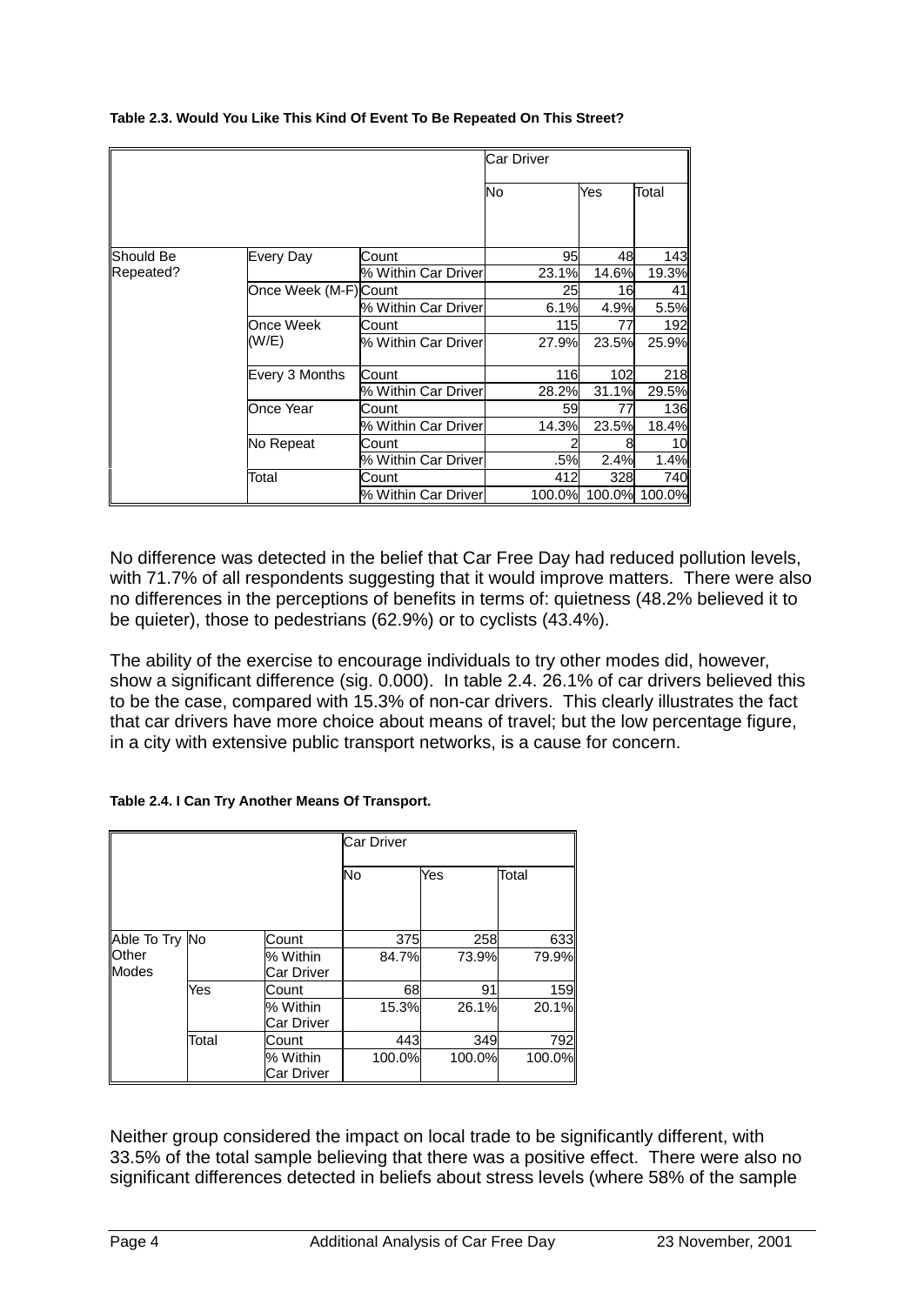considered it to be less stressful), or the friendliness of the atmosphere (76.9% considered it more friendly). It was considered safer by 48.6% of respondents and again no significant difference was detected.

|                          |       |                               | <b>Car Driver</b> |        |        |  |
|--------------------------|-------|-------------------------------|-------------------|--------|--------|--|
|                          |       |                               | <b>No</b>         | Yes    | Total  |  |
| Cannot Use <sub>No</sub> |       | Count                         | 434               | 334    | 768    |  |
| <b>ICar For</b>          |       | % Within                      | 98.0%             | 95.7%  | 97.0%  |  |
| <b>Work</b>              |       | <b>Car Driver</b>             |                   |        |        |  |
|                          | Yes   | Count                         |                   | 15     | 24     |  |
|                          |       | % Within                      | 2.0%              | 4.3%   | 3.0%   |  |
|                          |       | Car Driver                    |                   |        |        |  |
|                          | Total | Count                         | 443               | 349    | 792    |  |
|                          |       | % Within<br><b>Car Driver</b> | 100.0%            | 100.0% | 100.0% |  |

| Table 2.5. I Can Not Use My Car To Go To Work. |  |  |  |  |  |  |
|------------------------------------------------|--|--|--|--|--|--|

The survey also considered the drawbacks associated with Car Free Day. One obvious downside for car drivers is the inability to use the car on such days. The survey question was framed in relation to work trips and the inability to use the car for such trips was mentioned by only 3% of respondents. The question was, however, phrased to look at the impact of the event today and not the impact of a Car Free Day in general. As the event was held on a Saturday, this figure would have been significantly deflated. There was no significant difference in the response of car owners and others. The question is also a little vague, as to whether it concerns travel to/from work or whether it relates to work related travel while at work.

#### **Table 2.6. There Is Not Enough Public Transport.**

|               |       |                        | <b>Car Driver</b> |        |        |
|---------------|-------|------------------------|-------------------|--------|--------|
|               |       |                        | No                | Yes    | Total  |
| Not Enough No |       | Count                  | 368               | 269    | 637    |
| IPT           |       | % Within<br>Car Driver | 83.1%             | 77.1%  | 80.4%  |
|               | Yes   | Count                  | 75                | 80     | 155    |
|               |       | % Within<br>Car Driver | 16.9%             | 22.9%  | 19.6%  |
|               | Total | Count                  | 443               | 349    | 792    |
|               |       | % Within<br>Car Driver | 100.0%            | 100.0% | 100.0% |

Concerns about the adequacy of alternative public transport were expressed by a significantly greater proportion of car drivers than others (sig. 0.0035). In table 2.6. these concerns were echoed by 22.9% of car drivers and only 16.9% of others. The low overall figure probably reflects the substantial amount of public transport available in the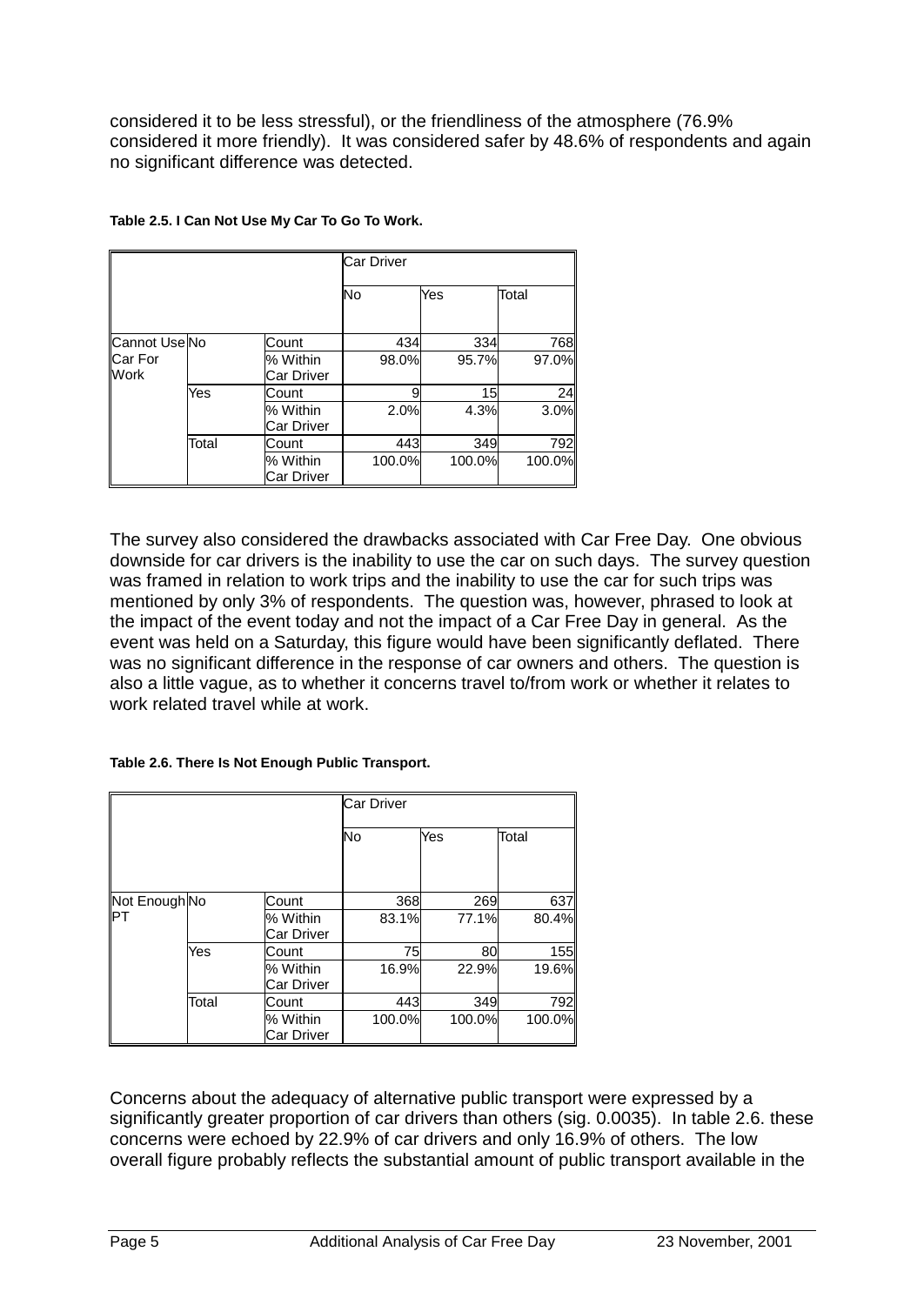capital compared to other areas of the country, where the lack of alternative transport is frequently used as the justification for car journeys.

No significant difference was recorded in respondents' views of the disadvantages for local traders: only 2.9% of all respondents considered this to be a problem.

|                  |           |                        | Car Driver |        |        |
|------------------|-----------|------------------------|------------|--------|--------|
|                  |           |                        | No         | Yes    | Total  |
| <b>Worse For</b> | <b>No</b> | Count                  | 433        | 323    | 756    |
| Parking          |           | % Within<br>Car Driver | 97.7%      | 92.6%  | 95.5%  |
|                  | Yes       | Count                  | 10         | 26     | 36     |
|                  |           | % Within<br>Car Driver | 2.3%       | 7.4%   | 4.5%   |
|                  | Total     | Count                  | 443        | 349    | 792    |
|                  |           | % Within<br>Car Driver | 100.0%     | 100.0% | 100.0% |

### **Table 2.7. I Cannot Park My Car.**

Views on the increased problems with parking did show significant differences (sig. 0.000) between the groups: 7.4% of car drivers and 2.3% of non drivers mentioned this. The figure is again low, especially when the limited parking in London is considered. This problem may have partly arisen because it is not clear from the data available, whether the car driver had actually driven to the event - about which the questions were framed.

There were significantly (sig. 0.024) different views between the groups with regards to pollution. Car drivers tended to have a less positive view of the impact on pollution, with 26.6% thinking it would not solve pollution; while only 19.9% of non car drivers thought so.

#### **Table 2.8. It Does Not Solve The Pollution Problem.**

|                    |       |                               | <b>Car Driver</b> |        |        |
|--------------------|-------|-------------------------------|-------------------|--------|--------|
|                    |       |                               | No                | Yes    | Total  |
| Doesn't            | No    | Count                         | 355               | 256    | 611    |
| Solve<br>Pollution |       | % Within<br>Car Driver        | 80.1%             | 73.4%  | 77.1%  |
|                    | Yes   | Count                         | 88                | 93     | 181    |
|                    |       | % Within<br><b>Car Driver</b> | 19.9%             | 26.6%  | 22.9%  |
|                    | Total | Count                         | 443               | 349    | 792    |
|                    |       | % Within<br>Car Driver        | 100.0%            | 100.0% | 100.0% |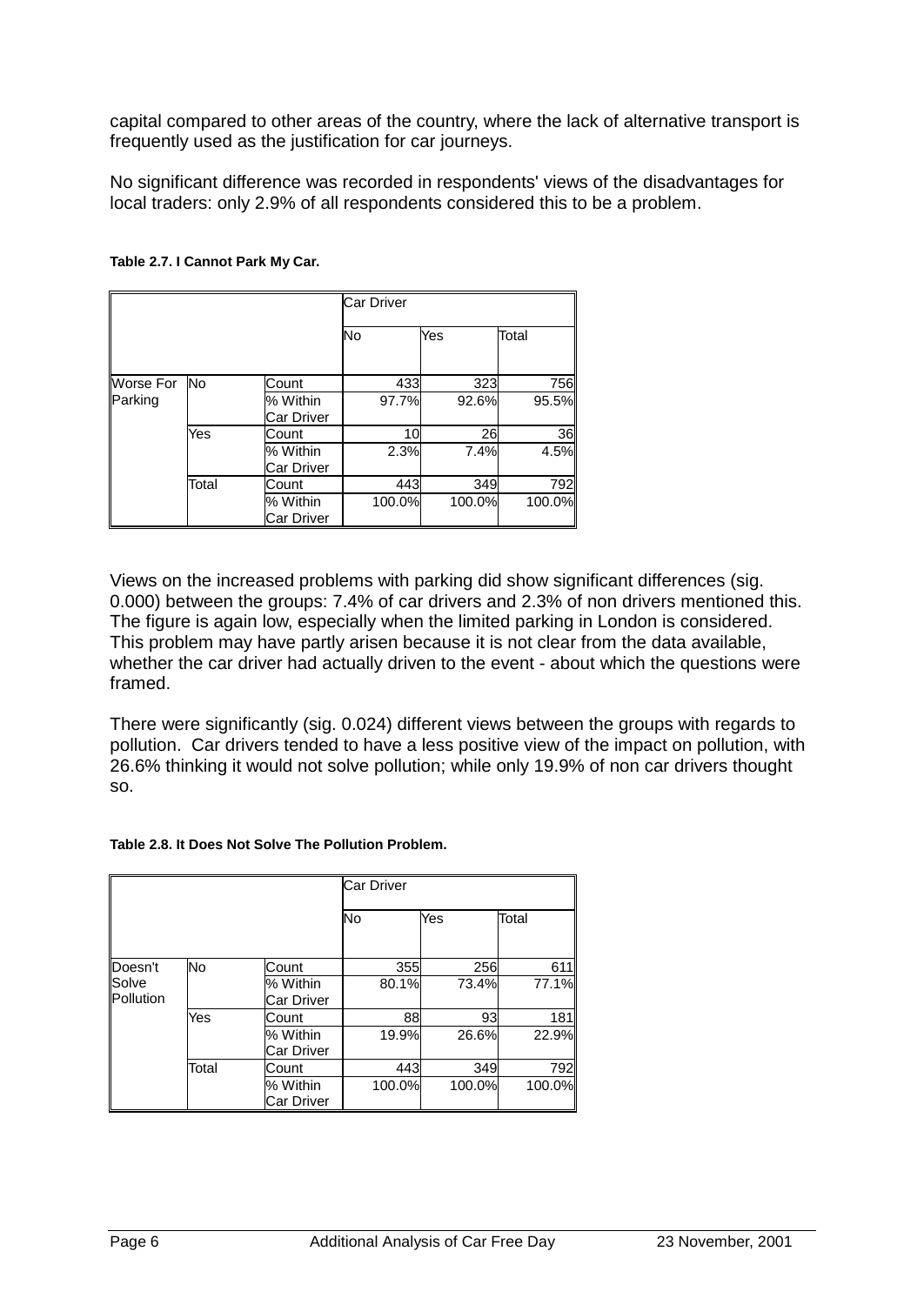As shown in table 2.9. a significantly (sig. 0.005) higher proportion of car drivers 11.7% considered the event to be just a publicity stunt, compared to non car drivers 6.1%.

|                           |       |                        | <b>Car Driver</b> |        |        |
|---------------------------|-------|------------------------|-------------------|--------|--------|
|                           |       |                        | No                | ves    | Total  |
| Just A                    | No    | Count                  | 416               | 308    | 724    |
| Publicity<br><b>Stunt</b> |       | % within<br>Car driver | 93.9%             | 88.3%  | 91.4%  |
|                           | Yes   | Count                  | 27                | 41     | 68     |
|                           |       | % within<br>Car driver | 6.1%              | 11.7%  | 8.6%   |
|                           | Total | Count                  | 443               | 349    | 792    |
|                           |       | % within<br>Car driver | 100.0%            | 100.0% | 100.0% |

Table 2.10 shows the views of the two groups with respect to limiting the use of cars. Car drivers are significantly (sig. 0.001) less keen on restrictions to car use. Even so it is interesting to see that the majority of car drivers strongly agree with the need to limit car use. There are, however, two caveats to this conclusion. Firstly, as mentioned previously, this sample is not likely to be entirely representative of car drivers within the community, which is likely to skew results in favour of alternatives to car. Secondly it is known that questions of this nature sometimes cause respondents to answer in a way that is socially responsible; rather than in a way that is entirely truthful (see, for example Oppenheim, 1966). It may therefore be that respondents are agreeing with policies of limitation during the interview, even if they do not entirely support such policies in reality.

| Table 2.10. To Reduce Traffic And Pollution In London, Car Use Must Be Limited. |  |  |  |  |
|---------------------------------------------------------------------------------|--|--|--|--|

|                                   |          |                        | Car Driver |        |        |
|-----------------------------------|----------|------------------------|------------|--------|--------|
|                                   |          |                        | No         | Yes    | Total  |
| Car Use                           | Strongly | Count                  | 320        | 215    | 535    |
| <b>IMust Be</b><br><b>Limited</b> | Agree    | % Within<br>Car Driver | 76.2%      | 62.9%  | 70.2%  |
|                                   | Slightly | Count                  | 85         | 106    | 191    |
|                                   | Agree    | % Within<br>Car Driver | 20.2%      | 31.0%  | 25.1%  |
|                                   | Slightly | Count                  |            | 12     | 19     |
|                                   | Disagree | % Within<br>Car Driver | 1.7%       | 3.5%   | 2.5%   |
|                                   | Strongly | Count                  | 8          | 9      | 17     |
|                                   | Disagree | % Within<br>Car Driver | 1.9%       | 2.6%   | 2.2%   |
|                                   | Total    | Count                  | 420        | 342    | 762    |
|                                   |          | % Within<br>Car Driver | 100.0%     | 100.0% | 100.0% |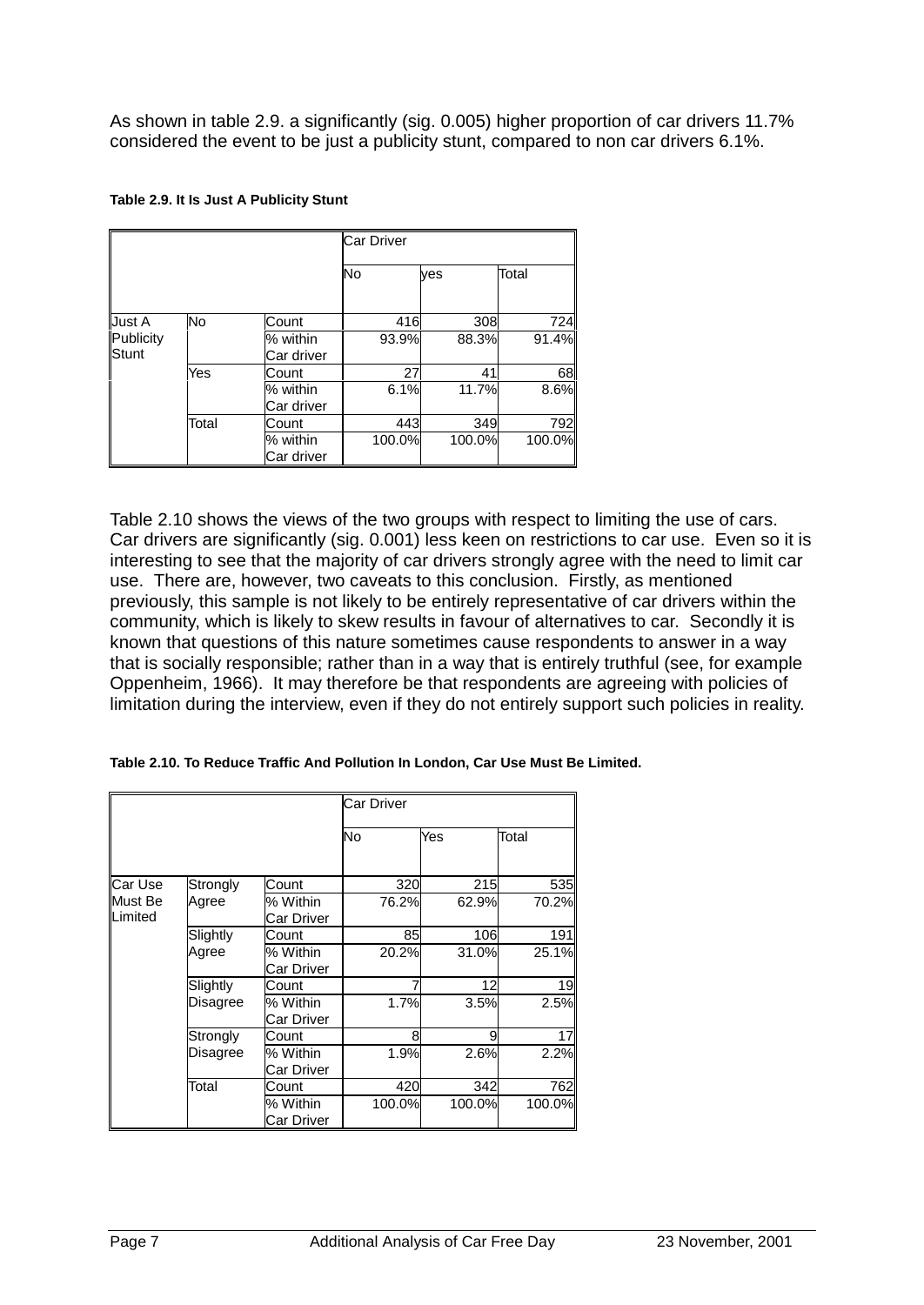Although the majority of both groups do not agree that car use in London will always be better than pubic transport; table 2.11 shows that car drivers are significantly (sig. 0.000) more likely to hold such a view.

|                            |          |                        | <b>Car Driver</b> |        |        |
|----------------------------|----------|------------------------|-------------------|--------|--------|
|                            |          |                        | No                | Yes    | Total  |
| Car Will                   | Strongly | Count                  | 19                | 36     | 55     |
| Always Be<br><b>Better</b> | Agree    | % Within<br>Car Driver | 4.6%              | 10.5%  | 7.3%   |
|                            | Slightly | Count                  | 56                | 76     | 132    |
|                            | Agree    | % Within<br>Car Driver | 13.7%             | 22.2%  | 17.6%  |
|                            | Slightly | Count                  | 105               | 99     | 204    |
|                            | Disagree | % Within<br>Car Driver | 25.6%             | 28.9%  | 27.1%  |
|                            | Strongly | Count                  | 230               | 131    | 361    |
|                            | Disagree | % Within<br>Car Driver | 56.1%             | 38.3%  | 48.0%  |
|                            | Total    | Count                  | 410               | 342    | 752    |
|                            |          | % Within<br>Car Driver | 100.0%            | 100.0% | 100.0% |

|  | Table 2.11. Using A Car In London Will Always Be Better Than Using Public Transport. |  |
|--|--------------------------------------------------------------------------------------|--|
|  |                                                                                      |  |

The majority of both groups believe that improvements in public transport are essential, even at the expense of road-space for private motorists. Car drivers are, however, significantly (sig. 0.000) less enthusiastic.

**Table 2.12. It Is Essential To Improve Public Transport Even If, In Order To Do This, Motorists Have Less Space.**

|                                 |                      |                        | Car Driver     |        |        |
|---------------------------------|----------------------|------------------------|----------------|--------|--------|
|                                 |                      |                        | No             | Yes    | Total  |
| PT Must Be Strongly<br>Improved | Agree                | Count                  | 329            | 224    | 553    |
| Even At<br>Car's                |                      | % Within<br>Car Driver | 81.6%          | 65.3%  | 74.1%  |
| Expense                         | Slightly<br>Agree    | Count                  | 63             | 91     | 154    |
|                                 |                      | % Within<br>Car Driver | 15.6%          | 26.5%  | 20.6%  |
|                                 | Slightly<br>Disagree | Count                  | 9              | 17     | 26     |
|                                 |                      | % Within<br>Car Driver | 2.2%           | 5.0%   | 3.5%   |
|                                 | Strongly<br>Disagree | Count                  | $\overline{2}$ | 11     | 13     |
|                                 |                      | % Within<br>Car Driver | .5%            | 3.2%   | 1.7%   |
|                                 | Total                | Count                  | 403            | 343    | 746    |
|                                 |                      | % Within<br>Car Driver | 100.0%         | 100.0% | 100.0% |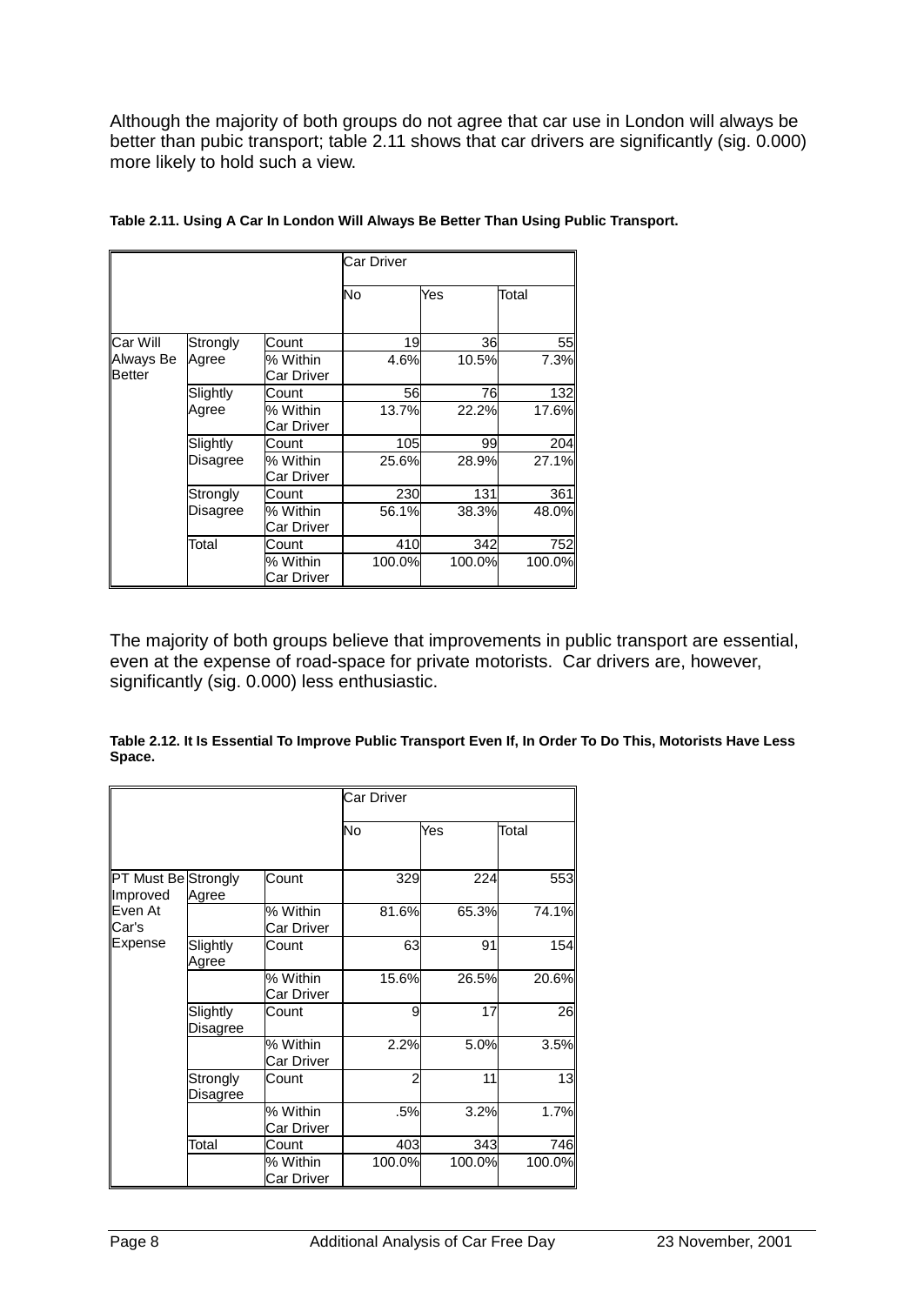# **3. By Age**

Responses to four statements (referred to as the "four statements" in the remainder of this document) were compared by age group. The large number of categories in this variable meant that Spearman's rank correlation, rather than the Chi-squared test was used as a measure of association. The only statistically significant relationship, at the 0.05 level, is that between the age of the respondent and the views on the need to improve public transport - even if their is reduced space for motorists. In this case the negative correlation suggests that older people were more likely to support a policy restricting road-space for cars.

|                                              |                                | AGE      |
|----------------------------------------------|--------------------------------|----------|
| Do You Find The Amount Of Car Traffic In     | <b>Correlation Coefficient</b> | $-0.035$ |
| London A Problem?                            | Sig. (2-Tailed)                | .378     |
|                                              |                                | 618      |
| To Reduce Traffic And Pollution In London,   | <b>Correlation Coefficient</b> | $-078$   |
| Car Use Must Be Limited.                     | Sig. (2-Tailed)                | .054     |
|                                              |                                | 617      |
| Using A Car In London Will Always Be Better  | Correlation Coefficient        | $-.023$  |
| Than Using Public Transport.                 | Sig. (2-Tailed)                | .572     |
|                                              |                                | 607      |
| It Is Essential To Improve Public Transport  | <b>Correlation Coefficient</b> | $-.090$  |
| Even If, In Order To Do This, Motorists Have | Sig. (2-Tailed)                | .027     |
| Less Space.                                  |                                | 605      |

# **4. By Sex**

Responses to the four statements have been compared for both male and female respondents. There were significant (sig. 0.005) differences between the groups' responses on limiting car use to reduce traffic and pollution, with males appearing to be more in favour.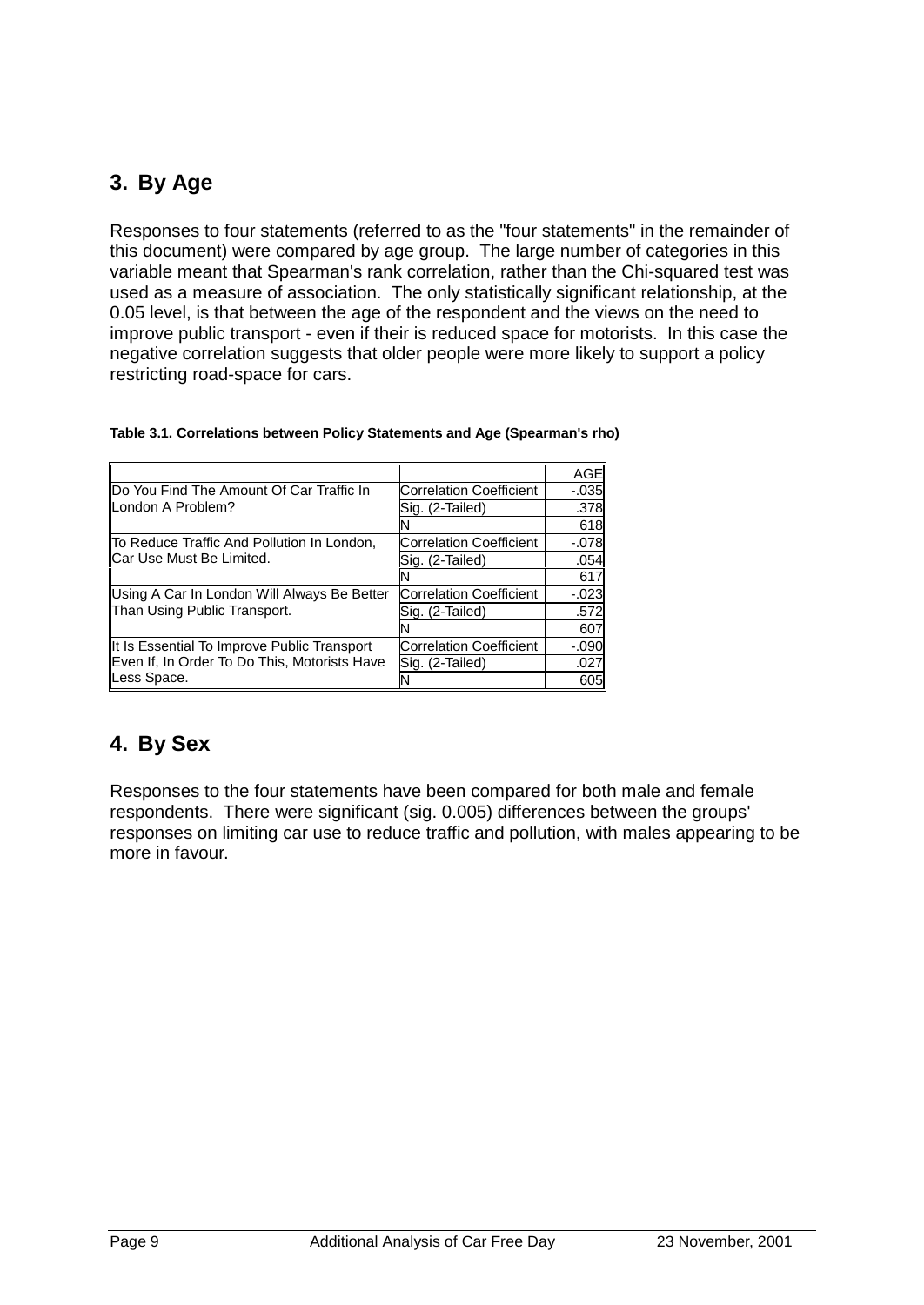**Table 4.1. To Reduce Traffic And Pollution In London, Car Use Must Be Limited.**

|                    |                 |                 | Sex    |        |        |
|--------------------|-----------------|-----------------|--------|--------|--------|
|                    |                 |                 | Male   | Female | Total  |
| Car Use            | Strongly        | Count           | 283    | 252    | 535    |
| Must Be<br>Limited | Agree           | % Within<br>Sex | 74.5%  | 66.0%  | 70.2%  |
|                    | Slightly        | Count           | 77     | 114    | 191    |
|                    | Agree           | % Within<br>Sex | 20.3%  | 29.8%  | 25.1%  |
|                    | Slightly        | Count           | 10     | 9      | 19     |
|                    | Disagree        | % Within<br>Sex | 2.6%   | 2.4%   | 2.5%   |
|                    | Strongly        | Count           | 10     |        | 17     |
|                    | <b>Disagree</b> | % Within<br>Sex | 2.6%   | 1.8%   | 2.2%   |
|                    | Total           | Count           | 380    | 382    | 762    |
|                    |                 | % Within<br>Sex | 100.0% | 100.0% | 100.0% |

Responses on the other three statements (Car will always be better, public transport must be improved - even at car's expense and whether is traffic a problem) did not show significant variation between sexes.

# **5. Local/Non-local**

Responses to the four statements were compared between those people who had a local connection (either by being a local resident, or associated with a local business) and those who did not. Comparisons with respondents' knowledge of the event were also made.

None of the responses to the four statements: is traffic a problem, car use must be limited, car will always be better, or public transport must be improved - even at car's expense showed any significant relationship with respondents' local connections.

Not surprisingly knowledge of the day's event was significantly higher amongst locals, with nearly 80% being aware of the event; compared to just under 56% of non locals. The knowledge of Car Free Day itself showed a similar pattern, with locals being significantly more aware (68.6% of locals and only 42.4% of non-locals).

## **6. Conclusions**

Although the survey was not explicitly designed for this form of analysis some interesting insights have emerged from it.

As would be expected car drivers were less enthusiastic and more sceptical about the event: they were also less keen on a repeat event. For example, a significantly higher proportion of car drivers considered the event to be just a publicity stunt, compared to non car drivers. Car drivers also tended to have a less positive view of the impact on